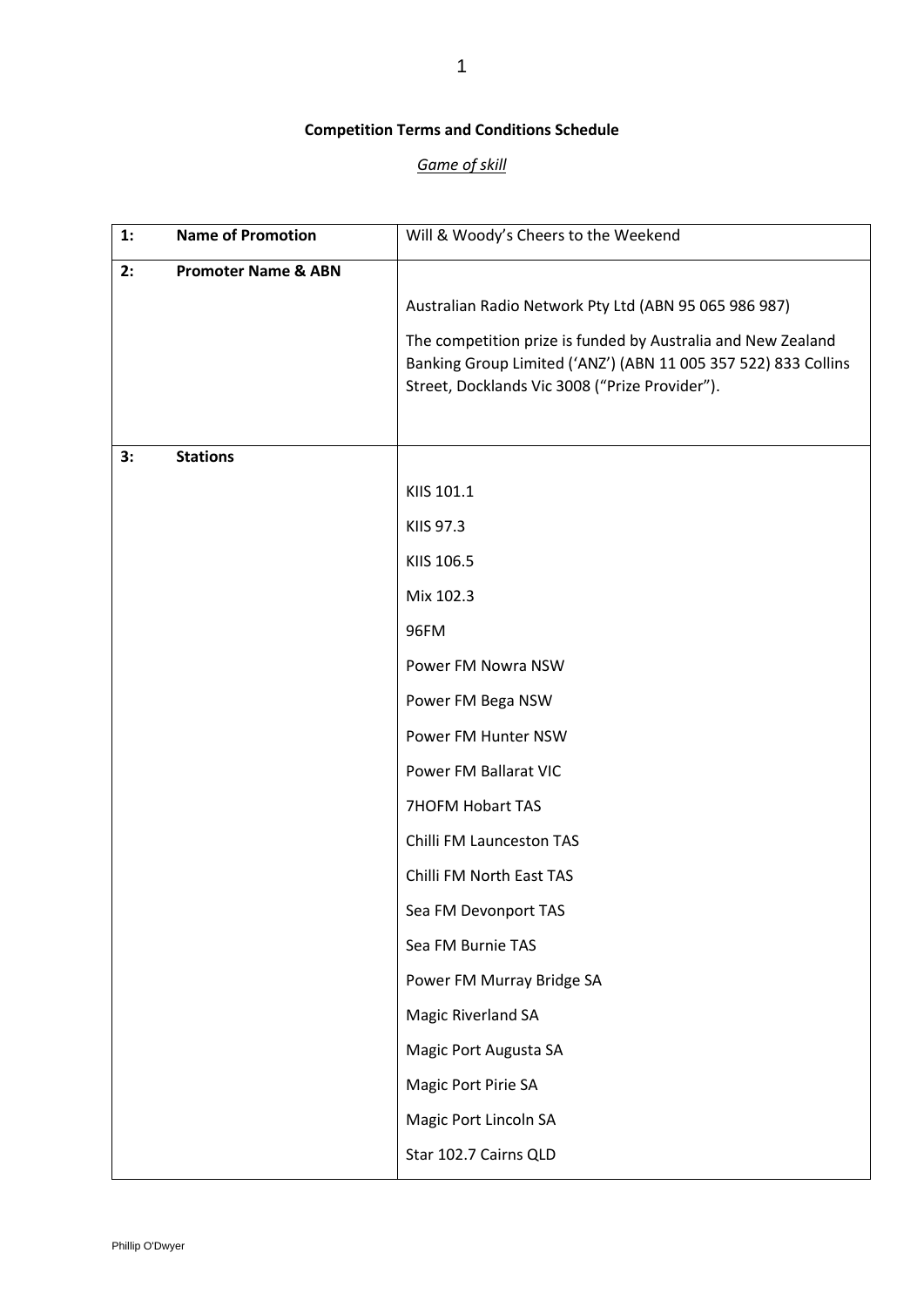|    |          | Star 106.3 Townsville QLD                                                                                                         |
|----|----------|-----------------------------------------------------------------------------------------------------------------------------------|
|    |          | Star 101.9 Mackay & Star 90.7 Whitsundays QLD                                                                                     |
|    |          | Hitz 939 Bundaberg QLD                                                                                                            |
|    |          | Hot100 Darwin NT                                                                                                                  |
|    |          |                                                                                                                                   |
|    |          |                                                                                                                                   |
| 4: | Websites | https://www.kiis1011.com.au/                                                                                                      |
|    |          | https://www.hot100fm.com.au/                                                                                                      |
|    |          | https://www.star1027.com.au/                                                                                                      |
|    |          | https://www.973fm.com.au/shows/kyle-jackie-o-hour-of-<br>power/?utm_source=www.google.com&utm_medium=referral-<br>via-kiisfmcomau |
|    |          | https://www.star1063.com.au/                                                                                                      |
|    |          | https://www.star1019.com.au/                                                                                                      |
|    |          | https://www.hitz939.com.au/                                                                                                       |
|    |          | https://www.kiis1065.com.au/                                                                                                      |
|    |          | https://www.981powerfm.com.au/                                                                                                    |
|    |          | https://www.949powerfm.com.au/                                                                                                    |
|    |          | https://www.powerfmbegabay.com.au/                                                                                                |
|    |          | https://www.mix1023.com.au/                                                                                                       |
|    |          | https://www.magic1059.com.au/                                                                                                     |
|    |          | https://www.magic899.com.au/                                                                                                      |
|    |          | https://www.magic931.com.au/                                                                                                      |
|    |          | https://www.chillifm.com.au/                                                                                                      |
|    |          | https://www.chillifm.com.au/chilli-north-east                                                                                     |
|    |          | https://burnie.seafmtas.com.au/                                                                                                   |
|    |          | https://devonport.seafmtas.com.au/                                                                                                |
|    |          | https://www.7hofm.com.au/                                                                                                         |
|    |          | https://www.96fm.com.au/                                                                                                          |
|    |          | www.willandwoody.com.au                                                                                                           |
|    |          |                                                                                                                                   |
|    |          |                                                                                                                                   |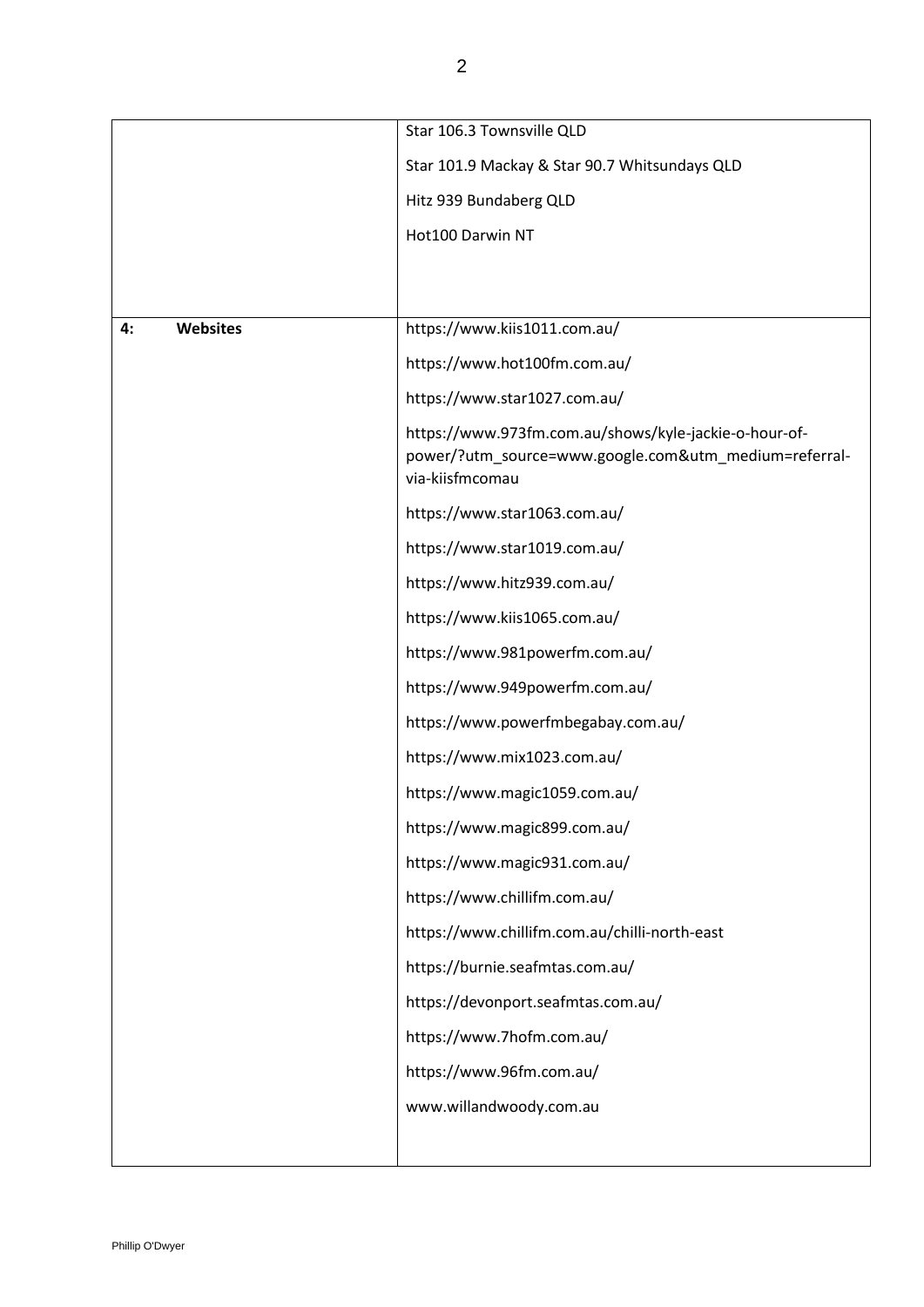| 5:<br><b>State or Territory</b>       | <b>VIC</b>                                                             |
|---------------------------------------|------------------------------------------------------------------------|
|                                       | <b>NT</b>                                                              |
|                                       | <b>QLD</b>                                                             |
|                                       | <b>NSW</b>                                                             |
|                                       | <b>SA</b>                                                              |
|                                       | <b>TAS</b>                                                             |
|                                       | <b>WA</b>                                                              |
|                                       |                                                                        |
| <b>Competition Period Start</b><br>6: |                                                                        |
| Date & Time                           | Competition commences Monday 9 <sup>th</sup> May 2022 at 6:00AM (AEST) |
|                                       |                                                                        |
|                                       |                                                                        |
|                                       |                                                                        |
|                                       | The Promoter reserves the right to tease the promotion prior to        |
|                                       | the competition start date.                                            |
|                                       |                                                                        |
|                                       |                                                                        |
| <b>Competition Period Close</b><br>7. |                                                                        |
| Date & Time                           | Competition concludes Thursday 14th July 2022 at 13:00PM               |
|                                       |                                                                        |
|                                       | (AEST) or whenever the promoter decides to end the competition         |
|                                       |                                                                        |
|                                       |                                                                        |
|                                       | The Promoter reserves the right to:                                    |
|                                       | (i)<br>amend the contesting or registration period at its              |
|                                       | absolute discretion including to close the                             |
|                                       | competition within the Competition Period;                             |
|                                       |                                                                        |
|                                       | (ii)<br>terminate the competition subject to any direction             |
|                                       | from a regulatory authority.                                           |
|                                       |                                                                        |
| <b>Entry Restrictions</b><br>8.       |                                                                        |
|                                       | Entrants must be 18 years of age or over at the time of<br>a)          |
|                                       | entry.                                                                 |
|                                       |                                                                        |
|                                       | Entrants may enter more than once, however, only one<br>b)             |
|                                       | prize can be won per person.                                           |
|                                       |                                                                        |
|                                       | Promotions are not open to any person, including<br>C)                 |
|                                       | Australian residents, entering the competition from                    |
|                                       | outside of Australia.                                                  |
|                                       | Entrants acknowledge that they must be contactable by<br>d)            |
|                                       | the Promoter to be successful. Entrants unable to be                   |
|                                       | contacted in accordance with these terms for any reason                |
|                                       | will forfeit their prize/opportunity.                                  |
|                                       |                                                                        |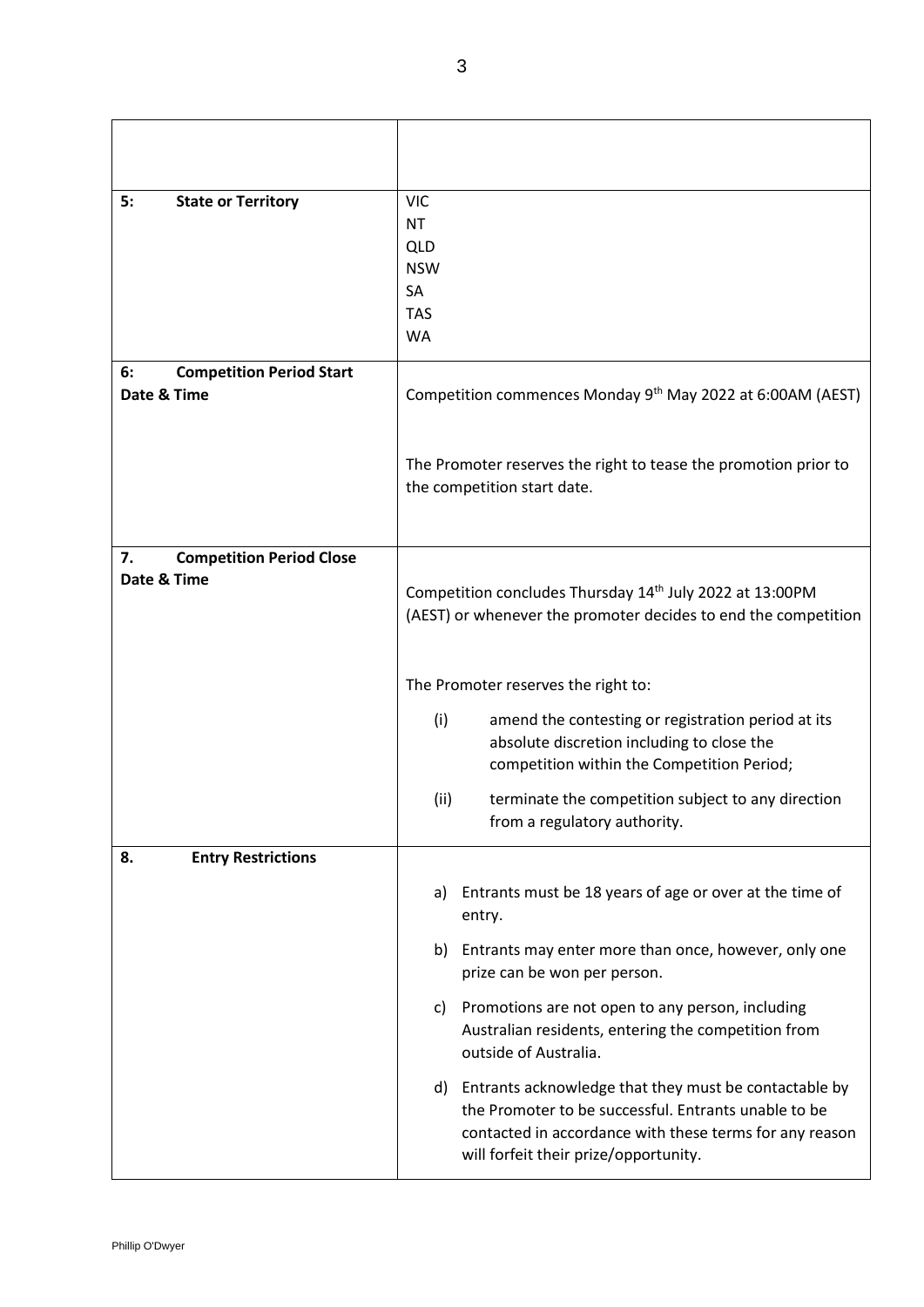|                    | e) Entrant may be contacted by the Promoter and put to air,<br>but this does not necessarily deem them a winner.<br>However, being deemed a winner is contingent on the<br>entrant giving consent to be broadcast if the Promoter, in<br>its absolutely discretion judges them to be a successful<br>winner of the competition. |
|--------------------|---------------------------------------------------------------------------------------------------------------------------------------------------------------------------------------------------------------------------------------------------------------------------------------------------------------------------------|
|                    | f)<br>Entrants who provide incorrect, misleading or fraudulent<br>information are ineligible in the promotion and all entries<br>of an entrant who is deemed by the Promoter to have<br>provided incorrect or misleading information may, at the<br>discretion of the Promoter be deemed invalid.                               |
|                    | If for any technical reason, the phone line drops out, or<br>g)<br>they are inaudible or they are or they are unreachable for<br>any reason (including without limitation any technical or<br>operator error), the entrant will not be awarded with a<br>prize.                                                                 |
|                    | h) Entrants may be required to sign a legal indemnity form<br>prior to accepting any prizes.                                                                                                                                                                                                                                    |
|                    | i)<br>Entrants must provide a nominated valid Australian bank<br>account as requested by the Promoter, in the event that<br>the entrant is a winner.                                                                                                                                                                            |
|                    | j)<br>If the Entrant is unable or unavailable to participate in<br>the challenge on the date and time specified by the<br>Promoter, they will forfeit their entry.                                                                                                                                                              |
|                    | k)<br>Entrants must be Australian residents and have a<br>registered address in either NSW, QLD, SA, VIC, WA, NT<br>or TAS.                                                                                                                                                                                                     |
| 9.<br>How to enter | Online entry:                                                                                                                                                                                                                                                                                                                   |
|                    | Entrants can visit the Station Websites and complete the<br>a)<br>online entry form by providing their contact details and<br>by stating in 100 words or less "What's your weekly<br>financial wellbeing win?" The form includes providing<br>their contact details.                                                            |
|                    | b) Each entry submitted in the above specified competition<br>period will be individually reviewed by representatives of<br>the station.                                                                                                                                                                                        |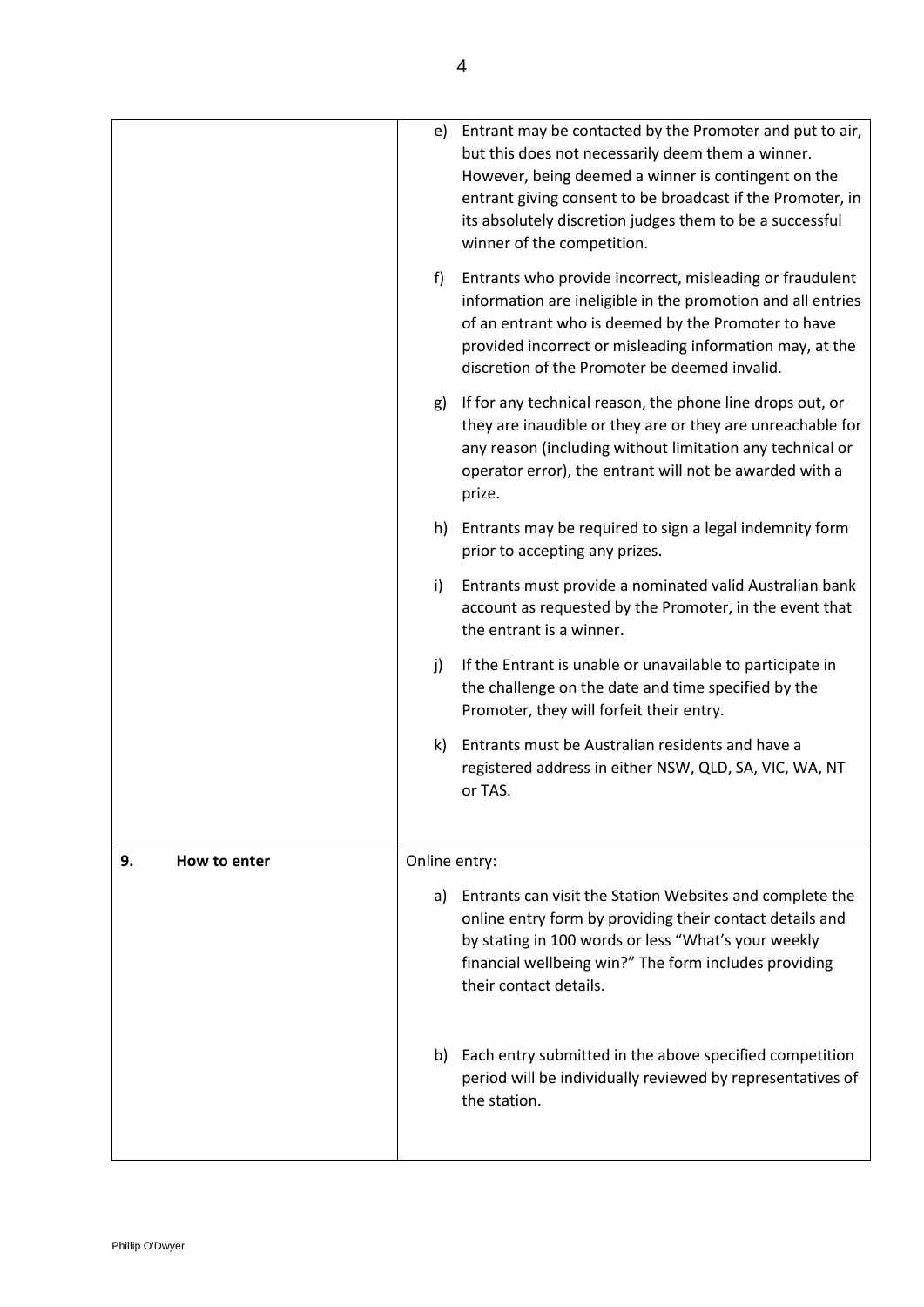| c) | The Station may contact entrants to ask further questions<br>about their entry. If entrants receive a call or are put to<br>air this does not mean that they are the deemed winner.                                                                                                                                                                                                                                                                                                                   |
|----|-------------------------------------------------------------------------------------------------------------------------------------------------------------------------------------------------------------------------------------------------------------------------------------------------------------------------------------------------------------------------------------------------------------------------------------------------------------------------------------------------------|
| d) | Rules will be stipulated on air by the Promoter, at its<br>absolute discretion.                                                                                                                                                                                                                                                                                                                                                                                                                       |
| e) | The Promoter's decision is final and no correspondence<br>will be entered into.                                                                                                                                                                                                                                                                                                                                                                                                                       |
| f) | The Promoter reserves the right in its absolute discretion<br>to refrain from broadcasting any call.                                                                                                                                                                                                                                                                                                                                                                                                  |
| g) | A person that is put to air or determined as an on-air<br>prize winner cannot pass the telephone call on to anyone<br>else, and should this occur, any person that is on air or<br>has been passed the phone in this capacity will not be<br>eligible for a prize, at the discretion of the Promoter.                                                                                                                                                                                                 |
|    | h) If the Entrant does not answer their phone as above,<br>their phone is turned off, engaged, the phone line drops<br>out, they are inaudible or they are unreachable for any<br>reason (including without limitation any technical or<br>operator error), the Promoter may (in its sole and<br>absolute discretion) select another Entrant and so on<br>until another entrant is available and prizing will be<br>awarded to their nominated person, at the absolute<br>discretion of the Promoter. |
| i) | The Promoter reserves the right in its absolute discretion<br>to refrain from broadcasting any call.                                                                                                                                                                                                                                                                                                                                                                                                  |
| j) | The Station may use the entrants and their stories live on<br>air in connection with the Promotion over the specified<br>Competition Period. For example, the Promoter in its<br>absolute discretion may invite entrants to air to talk<br>about their entry. If an entrant is invited to speak on air<br>this does not deem him/her as a winner. The Promoter in                                                                                                                                     |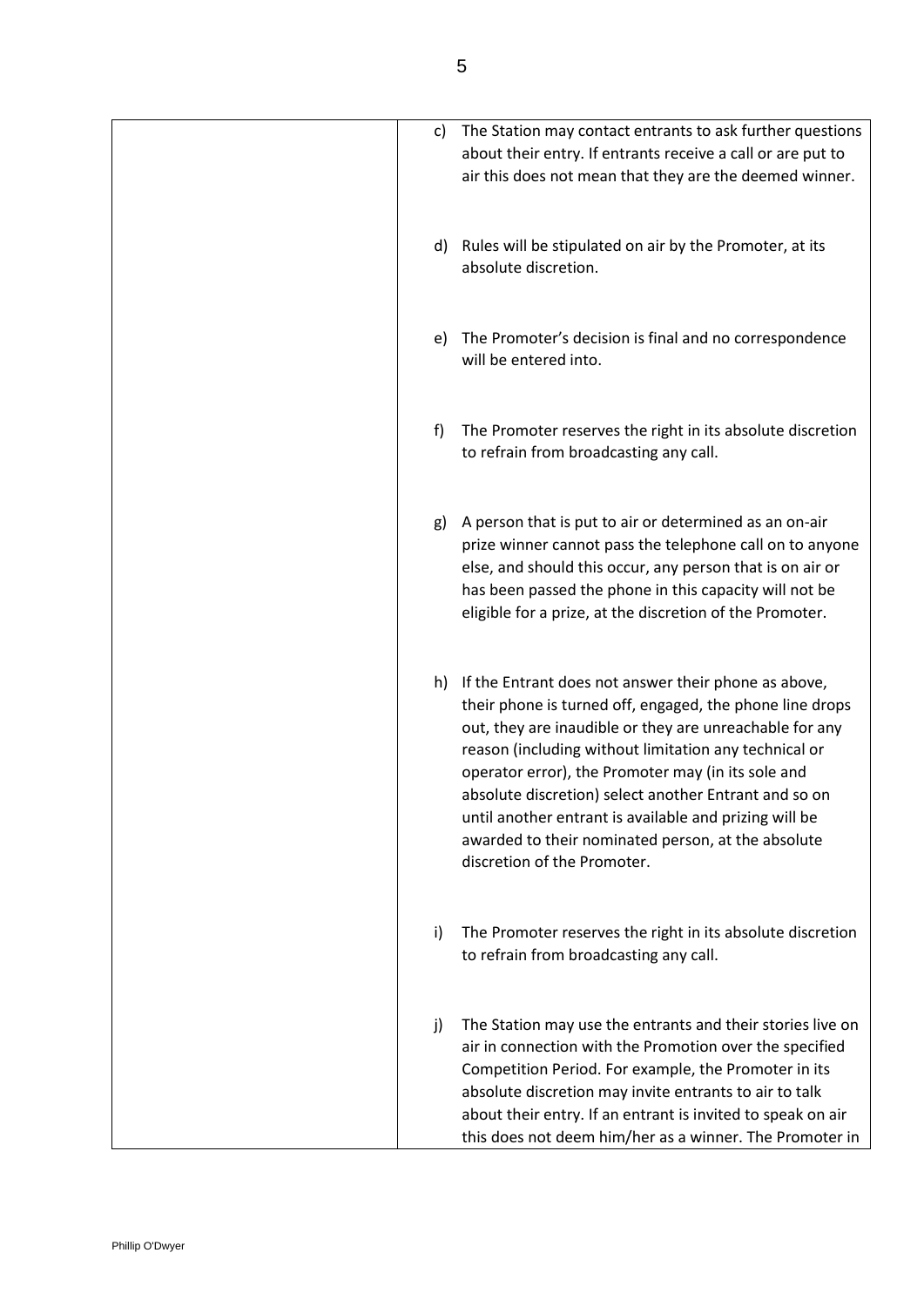| its absolute discretion has the right to share entrants'                                                                                                                                                                                                              |
|-----------------------------------------------------------------------------------------------------------------------------------------------------------------------------------------------------------------------------------------------------------------------|
|                                                                                                                                                                                                                                                                       |
|                                                                                                                                                                                                                                                                       |
| The Station will select up to 10 (ten) entries over the<br>contesting period that it deems to be the "best" from all                                                                                                                                                  |
| Over the campaign period and in-show (Monday 9 <sup>th</sup> May<br>$-$ Friday 15 <sup>th</sup> July 2022; subject to change at promoter's<br>discretion) Will & Woody will call up to five (5) registered<br>entrants. The entrant may be required to be on air with |
| m) If the promoter calls the Entrant and they do not answer<br>their phone within the time specified (between 11:00AM-<br>6:00PM AEST during the contesting period) or is unable<br>to attend the challenge, they will forfeit the prize and                          |
| If the promoter answers an entrant's call on 13 1065 and<br>the entrant is unable to attend the challenge, they will<br>forfeit the prize and Will & Woody will answer another                                                                                        |
|                                                                                                                                                                                                                                                                       |
| Entrants may enter the competition as many times as they wish,<br>however Entrants may only win one (1) prize each and each entry                                                                                                                                     |
|                                                                                                                                                                                                                                                                       |
| Each valid entry will be individually judged (by representatives of<br>the Promoter) based on, among other things, creativity, humour,<br>suitability for radio and based on the answer sheet announcers                                                              |
|                                                                                                                                                                                                                                                                       |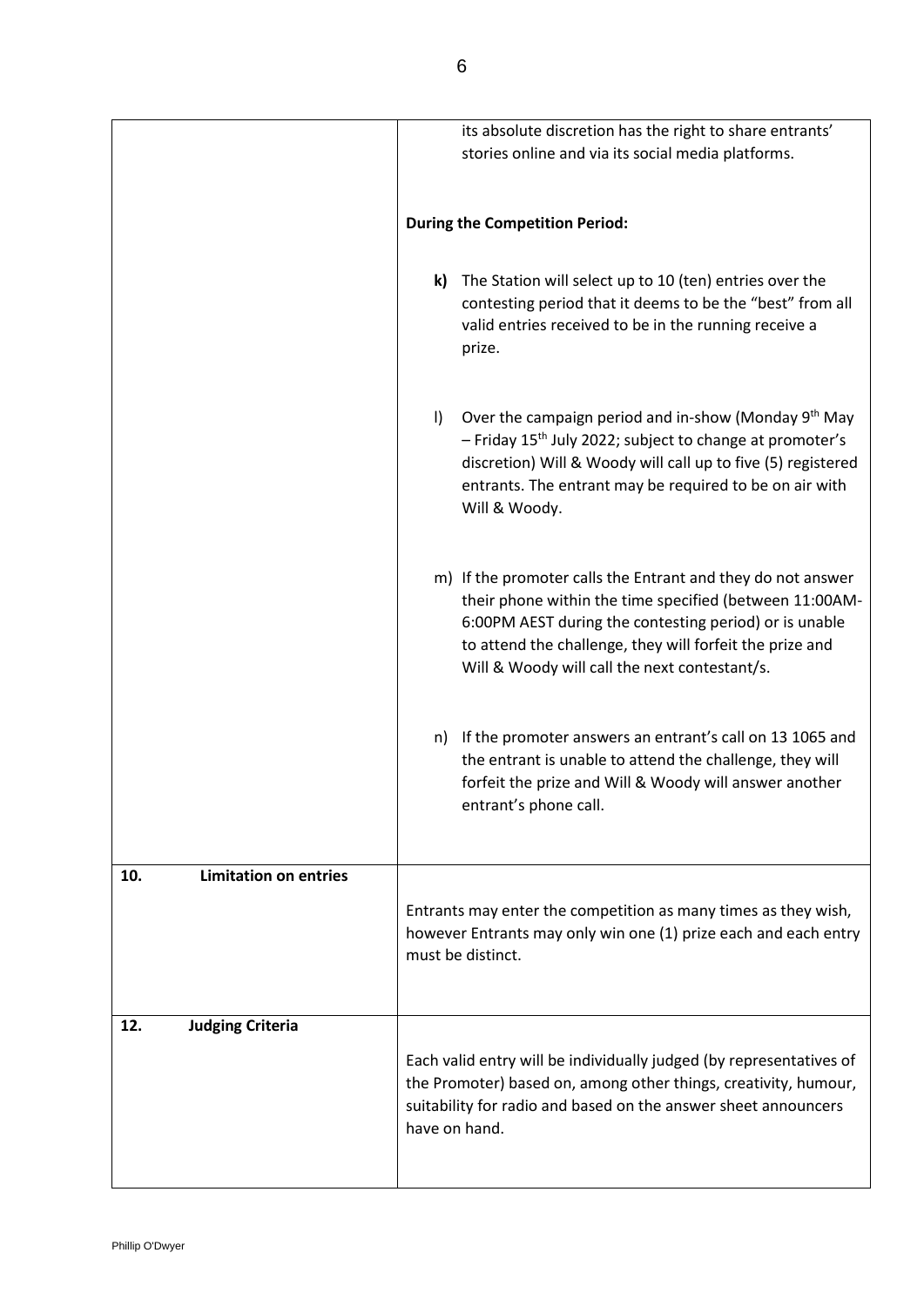| 14: | <b>Prize Details</b>            |                                                                                                                                                                                       |
|-----|---------------------------------|---------------------------------------------------------------------------------------------------------------------------------------------------------------------------------------|
|     |                                 | There are up to 10 (Ten) major prizes to be won, as follows:                                                                                                                          |
|     |                                 | Each winner will receive AUD \$500                                                                                                                                                    |
|     |                                 |                                                                                                                                                                                       |
|     |                                 | Five of the winner names will be announced on air, they<br>$\bullet$<br>may also be asked to speak to the hosts on air. Winners<br>will have the opportunity to decline this request. |
|     |                                 | The additional five winners will be awarded off air.<br>Winners will be notified via email.                                                                                           |
|     |                                 | If an Entrant is deemed a winner, they will receive one (1) prize<br>only.                                                                                                            |
|     |                                 | All prizes are non-transferable. No exchange will be given for any<br>prize.                                                                                                          |
| 15: | <b>Total Prize Value</b>        | Up to AUD \$5,000 (including GST)                                                                                                                                                     |
|     |                                 |                                                                                                                                                                                       |
| 16: | <b>Winner Notification</b>      | The prize winner will be notified on-air if they have been                                                                                                                            |
|     |                                 | successful in winning a prize. The prize winner will then be kept<br>on the telephone or contacted after winning via phone or email<br>to organise the prize.                         |
|     |                                 |                                                                                                                                                                                       |
| 17. | <b>Publication Details</b>      | Winners of prizes valued at over \$500 (inc GST) will be published<br>on the Station Website 'WIN' Page as required.                                                                  |
| 18: | <b>Prize Claim and Delivery</b> | Prizes must be claimed within 3 months from the date of the<br>contest and win.                                                                                                       |
|     |                                 | Winners may be required to prove their identity and show<br>evidence as documented on their birth certificate, driver's licence<br>or passport before any prize is rewarded.          |
|     |                                 | Winners may also be required to provide any documentation<br>which the Promoter and/or the Promoter's insurer reasonably<br>requests for the purposes of prize redemption.            |
|     |                                 | If a nominated person is awarded a prize, they will need to agree<br>with all information outlined in these Terms and Conditions to<br>claim their prize.                             |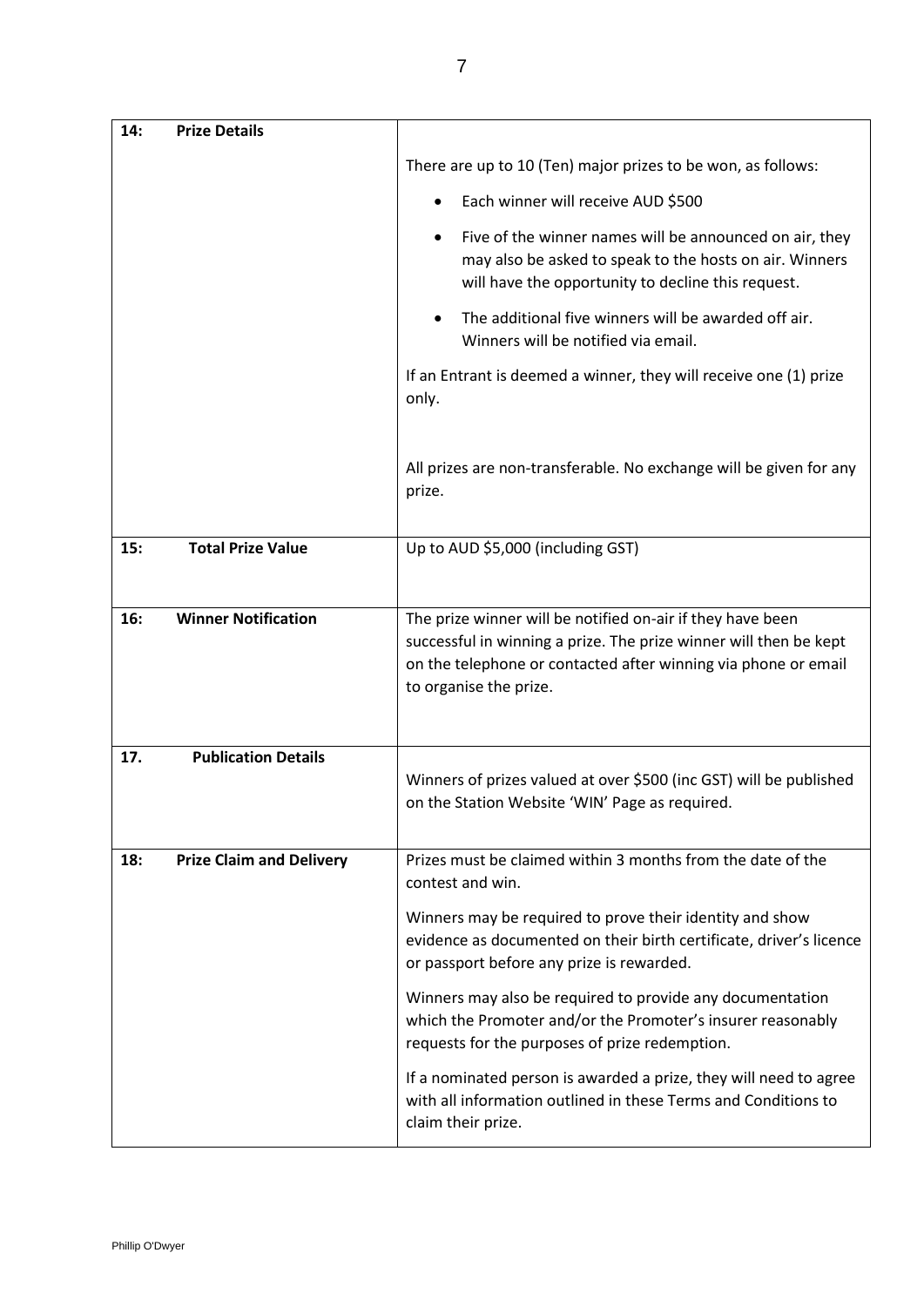|                                  | The cash prize will be transferred to the winner's nominated<br>bank account via electronic funds transfer. Or, upon request the<br>prize will be awarded to the winner in the form of a cheque.                                                                                                                                                                                     |
|----------------------------------|--------------------------------------------------------------------------------------------------------------------------------------------------------------------------------------------------------------------------------------------------------------------------------------------------------------------------------------------------------------------------------------|
|                                  | The Promoter will not be liable for prizes that are damaged or<br>lost in the mail or not delivered to the winner due to external<br>circumstances outside of the Promoter's control. No<br>compensation or replacement prizes will be offered.                                                                                                                                      |
|                                  |                                                                                                                                                                                                                                                                                                                                                                                      |
|                                  | <b>Unclaimed prize draw</b>                                                                                                                                                                                                                                                                                                                                                          |
|                                  | There will be no unclaimed prize draw.                                                                                                                                                                                                                                                                                                                                               |
|                                  |                                                                                                                                                                                                                                                                                                                                                                                      |
| 20.<br><b>Special conditions</b> | General                                                                                                                                                                                                                                                                                                                                                                              |
|                                  | The Promoter's decision is final and no correspondence will be<br>entered into regarding the award of any prize or the<br>pronouncement of a winner or winners (as applicable).                                                                                                                                                                                                      |
|                                  | Prizes awarded are subject to availability and are at the complete<br>discretion of the Promoter.                                                                                                                                                                                                                                                                                    |
|                                  | Should any elements of the prize be changed, moved, cancelled<br>or not available for any unforeseen reason or for reasons outside<br>of the Promoter's control (including for example COVID-19), the<br>Promoter takes no responsibility and the Prize Winners will not<br>be compensated.                                                                                          |
|                                  | Prior to acceptance of any prize, the Promoter may require the<br>winner to sign documents including a prize acceptance form,<br>consent to broadcast (such as an image or footage release),<br>liability or publicity waiver or indemnity form. Any winner that<br>fails to sign any required documentation as requested by the<br>Promoter may be disqualified from the promotion. |
|                                  | It may also be a condition of being a prize winner that winners be<br>available for on-air interviews and/or in-studio and/or on                                                                                                                                                                                                                                                     |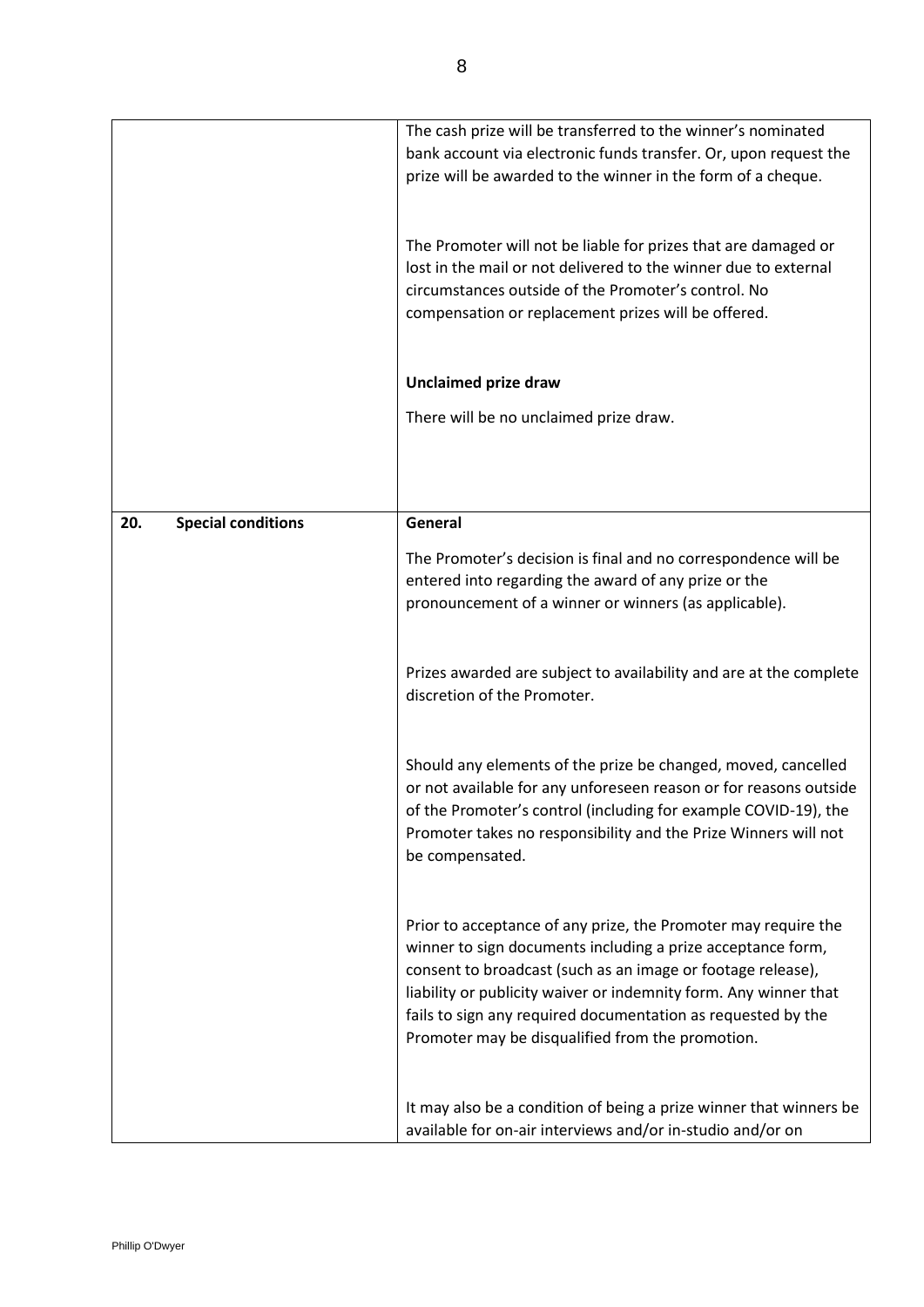| location interviews, photos or videos as part of redeeming a<br>prize.                                                                                                                                                                                                                                                                                                                                                                                                                                                                                                                                                                    |
|-------------------------------------------------------------------------------------------------------------------------------------------------------------------------------------------------------------------------------------------------------------------------------------------------------------------------------------------------------------------------------------------------------------------------------------------------------------------------------------------------------------------------------------------------------------------------------------------------------------------------------------------|
| Should there be any technical malfunctions for any reason, the<br>Promoter has the option to extend the time period for giveaways<br>and/or change the specified day. The Promoter will then stipulate<br>on air the new end time of the competition. Where applicable,<br>contestants may at the absolute discretion of the Promoter be<br>awarded the prize off air.                                                                                                                                                                                                                                                                    |
| <b>Information collected</b>                                                                                                                                                                                                                                                                                                                                                                                                                                                                                                                                                                                                              |
| The Entrant acknowledges and agrees that their personal<br>information will be collected for the purpose of administering the<br>competition and arranging for the prize to be provided to the<br>winning Entrants, and otherwise in accordance with the<br>Promoter's privacy statement at http://www.arn.com.au/about-<br>us/privacy-policy/                                                                                                                                                                                                                                                                                            |
| Opt ins for marketing by sponsor or prize provider.<br>If you opt in to receive more information from ANZ, you consent<br>to us sharing your personal information with ANZ. ANZ may use<br>your personal information for the purpose of sending you<br>information regarding its products and services, and will<br>otherwise handle your personal information in accordance with<br>its Privacy Policy available at<br>https://www.anz.com.au/privacy/centre/policy/. The handling of<br>personal information by ARN will be in accordance with its<br>privacy policy at http://www.arn.com.au/about-us/privacy-<br>policy/.             |
| If you have opted-in to receive marketing communications from<br>the ANZ, you consent that your personal information may be<br>disclosed to a third party as a result of entering this Competition,<br>including but not limited to the ANZ and other third-party<br>agencies or service providers, in accordance with ANZ'sPrivacy<br>Policy. The ANZ's Privacy Policy may be updated from time to<br>time, and it will be the entrant's responsibility to keep up to date<br>with any changes to the Privacy Policy. The entrant may at any<br>time, opt out of receiving contact from ANZ by contacting them<br>at sponsorship@anz.com |
| <b>Contesting dates</b><br>Contesting dates for prize giveaways is at the absolute discretion<br>of the Promoter. Should for any reason the contesting dates need<br>to change (for example, due to talent being unavailable, technical                                                                                                                                                                                                                                                                                                                                                                                                   |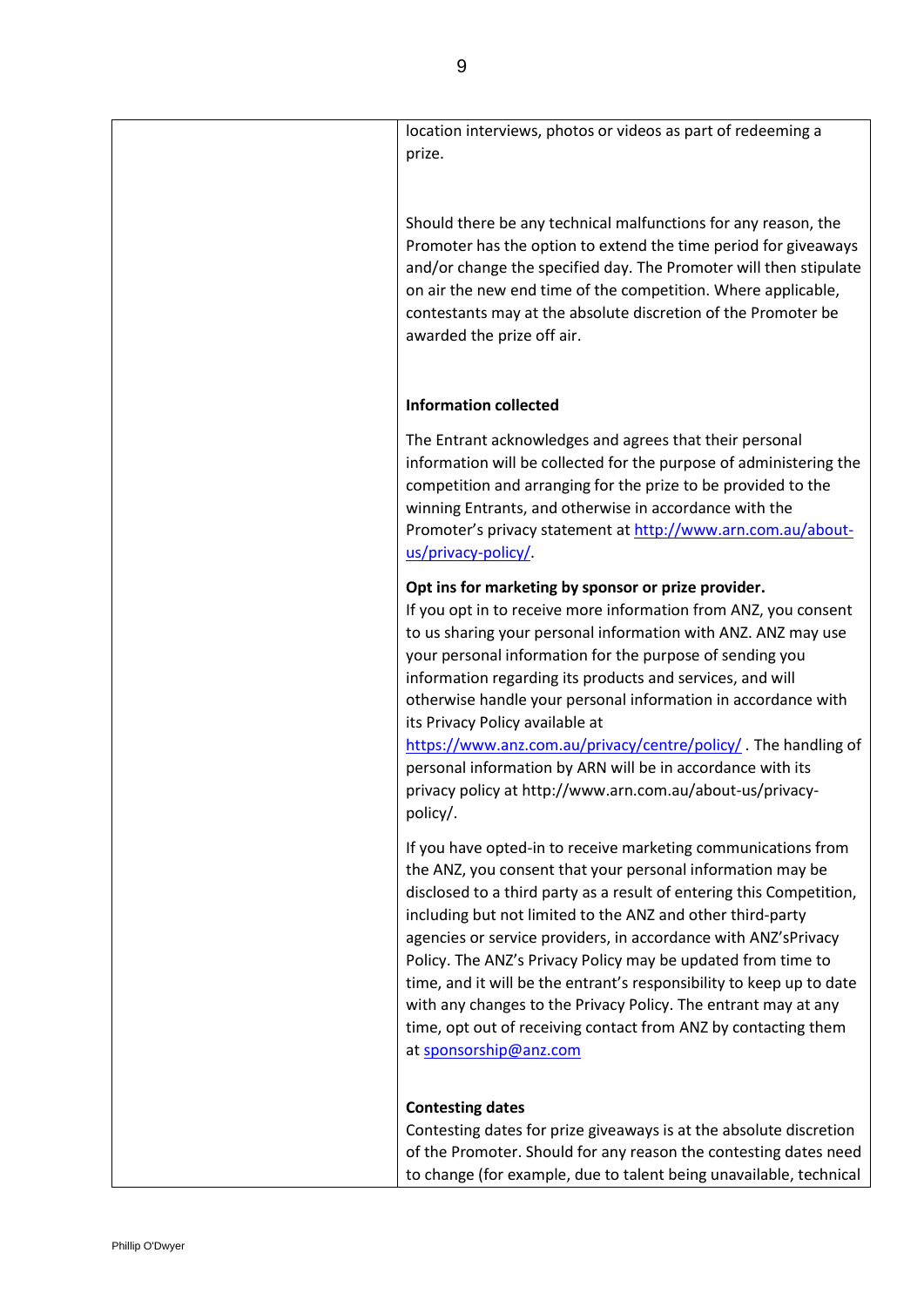| difficulties with the phones or other equipment, and/or any<br>changes to prize availability) the Promoter will communicate the<br>date change on air, online and/or on social. The Promoter also<br>has the option to extend the existing contesting day should it be<br>required for any reason.                                                                                               |
|--------------------------------------------------------------------------------------------------------------------------------------------------------------------------------------------------------------------------------------------------------------------------------------------------------------------------------------------------------------------------------------------------|
| Promoter's right to request further information                                                                                                                                                                                                                                                                                                                                                  |
| The Promoter, in its sole and absolute discretion, may request for<br>more information with respect to an entry. Contact by the<br>Promoter or the Station does not mean that the entry is deemed<br>the winner.                                                                                                                                                                                 |
| Promoter's right to exclude any entrant                                                                                                                                                                                                                                                                                                                                                          |
| The Promoter reserves the right to exclude any entrant in its<br>absolute discretion, including should it deem an entrant to be<br>unsuitable for participation in the promotion.                                                                                                                                                                                                                |
| 100 word answers submitted as part of Entry                                                                                                                                                                                                                                                                                                                                                      |
| By entering this competition, Entrants agree that:                                                                                                                                                                                                                                                                                                                                               |
| All photos, videos or other material submitted as part of<br>٠<br>their entry are owned by them;                                                                                                                                                                                                                                                                                                 |
| Materials do not contain images or copyright materials of<br>$\bullet$<br>anyone else unless they have the express consent of that<br>person(s);                                                                                                                                                                                                                                                 |
| Materials do not contain anything which is (as<br>determined by the Promoter in its discretion) obscene,<br>defamatory, discriminatory or otherwise inappropriate.                                                                                                                                                                                                                               |
| For the avoidance of doubt, the Promoter reserves the right to<br>invalidate any entry which does not meet the criteria above.                                                                                                                                                                                                                                                                   |
| <b>Phone calls</b>                                                                                                                                                                                                                                                                                                                                                                               |
| If an entrant's phone line drops out, or for any reason the<br>entrant's answer is inaudible, or the announcers are unable to<br>hear the entrant on the phone line (including technical or<br>operator error), the Promoter (in its sole and absolute discretion)<br>may decide to replace the selected entrant by randomly selecting<br>another entrant who has called through to the Station. |
| Entrants must consent to all elements of the on-air activity being<br>described, recorded, filmed and/or photographed as part of the                                                                                                                                                                                                                                                             |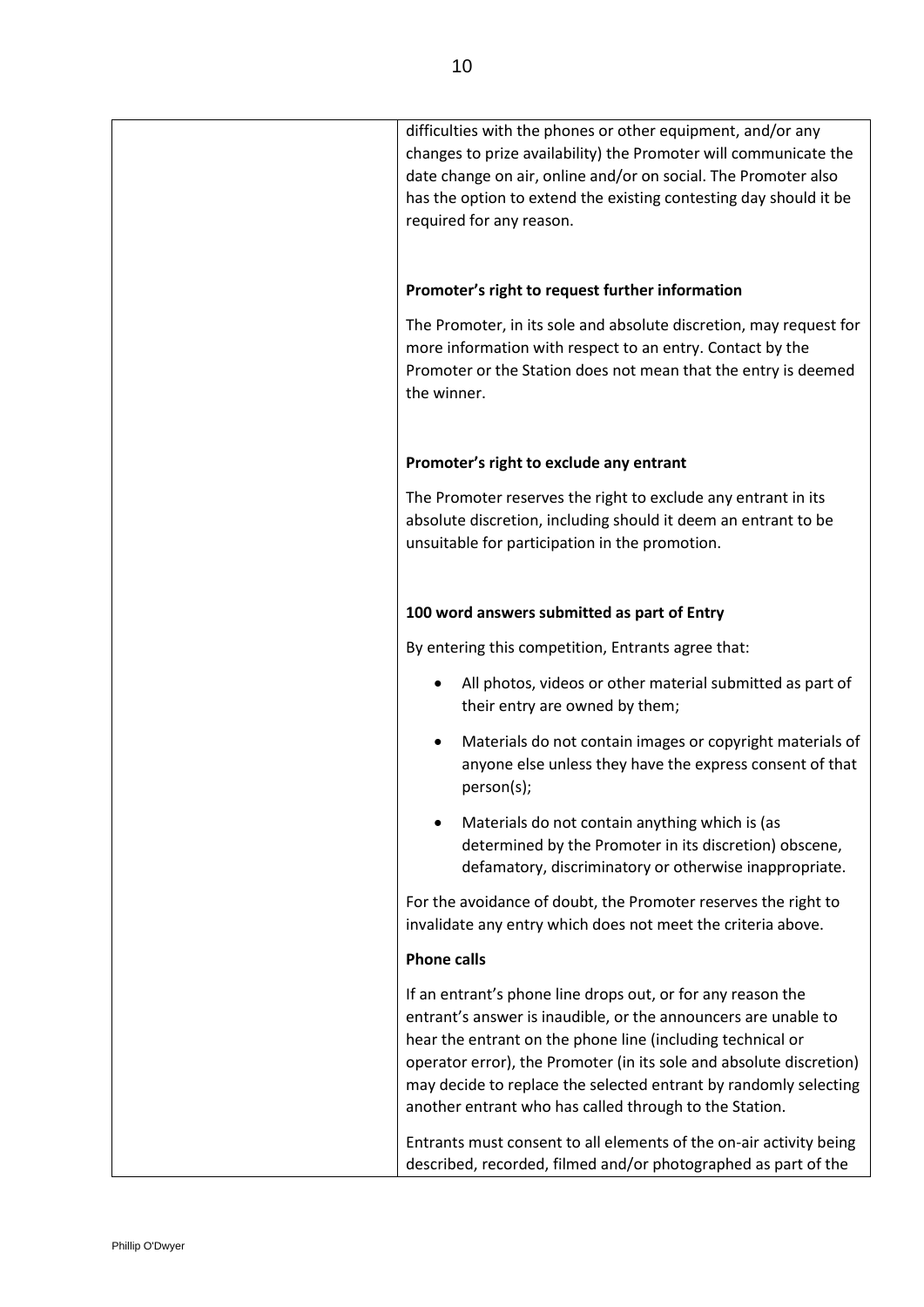| broadcast or published by the Promoter in its discretion,<br>including for promotional purposes. Entrants may be recorded on<br>Facebook and/or Instagram Live throughout the activity.                                                                                                                                                                                                                                                                                                                                                  |
|------------------------------------------------------------------------------------------------------------------------------------------------------------------------------------------------------------------------------------------------------------------------------------------------------------------------------------------------------------------------------------------------------------------------------------------------------------------------------------------------------------------------------------------|
| By entering this competition, Entrants grant to the Promoter a<br>perpetual, non-exclusive, royalty free licence to use their name,<br>image, voice, likeness, biographic information or any other<br>material that identifies them, including any photographic, visual<br>or sound recordings of the same (collectively, Recordings), for the<br>purposes of conducting the competition and for marketing and<br>promotional purposes. This licence includes any social media<br>material published in accordance with the Competition. |
| Pre-record where the contesting segment cannot run live                                                                                                                                                                                                                                                                                                                                                                                                                                                                                  |
| Should the contesting segment not be able to run live, the<br>Promoter will pre-record a segment with entrants from the list<br>which will run on the pre-recorded show day. Any listener who is<br>chosen to participate in a pre-recorded segment will be made<br>aware at the time of participating. Anyone who takes part in a<br>pre-recorded segment will have their minor or major prizes<br>awarded in accordance with a 'live' segment win.                                                                                     |
| Any listener who is chosen to participate in a pre-recorded<br>segment must not make any statement, announcement or<br>comment to the public or any media regarding their<br>participation, without the express prior approval of the<br>Promoter.                                                                                                                                                                                                                                                                                       |
| Consent to further contact by the Station                                                                                                                                                                                                                                                                                                                                                                                                                                                                                                |
| By entering this Promotion you agree that the Promoter or its<br>related entities can contact you for future promotions, including<br>but not limited to, using your details and broadcasting them on<br>air and/or online.                                                                                                                                                                                                                                                                                                              |
| The Promoter will only collect and use your details in accordance<br>with its Privacy Policy at http://www.arn.com.au/about-<br>us/privacy-policy/                                                                                                                                                                                                                                                                                                                                                                                       |
| Consent to broadcast participation in contest                                                                                                                                                                                                                                                                                                                                                                                                                                                                                            |
| By entering this competition, Entrants grant to the Promoter a<br>perpetual, non-exclusive, royalty free licence to use their and<br>their nominated friends; name, image, voice, likeness, biographic<br>information or any other material that identifies them, including<br>any photographic, visual or sound recordings of the same<br>(collectively, Recordings), for the purposes of conducting the                                                                                                                                |

challenge. Entrants must also agree to the use of footage,

photographs recordings or descriptions taken of the activity to be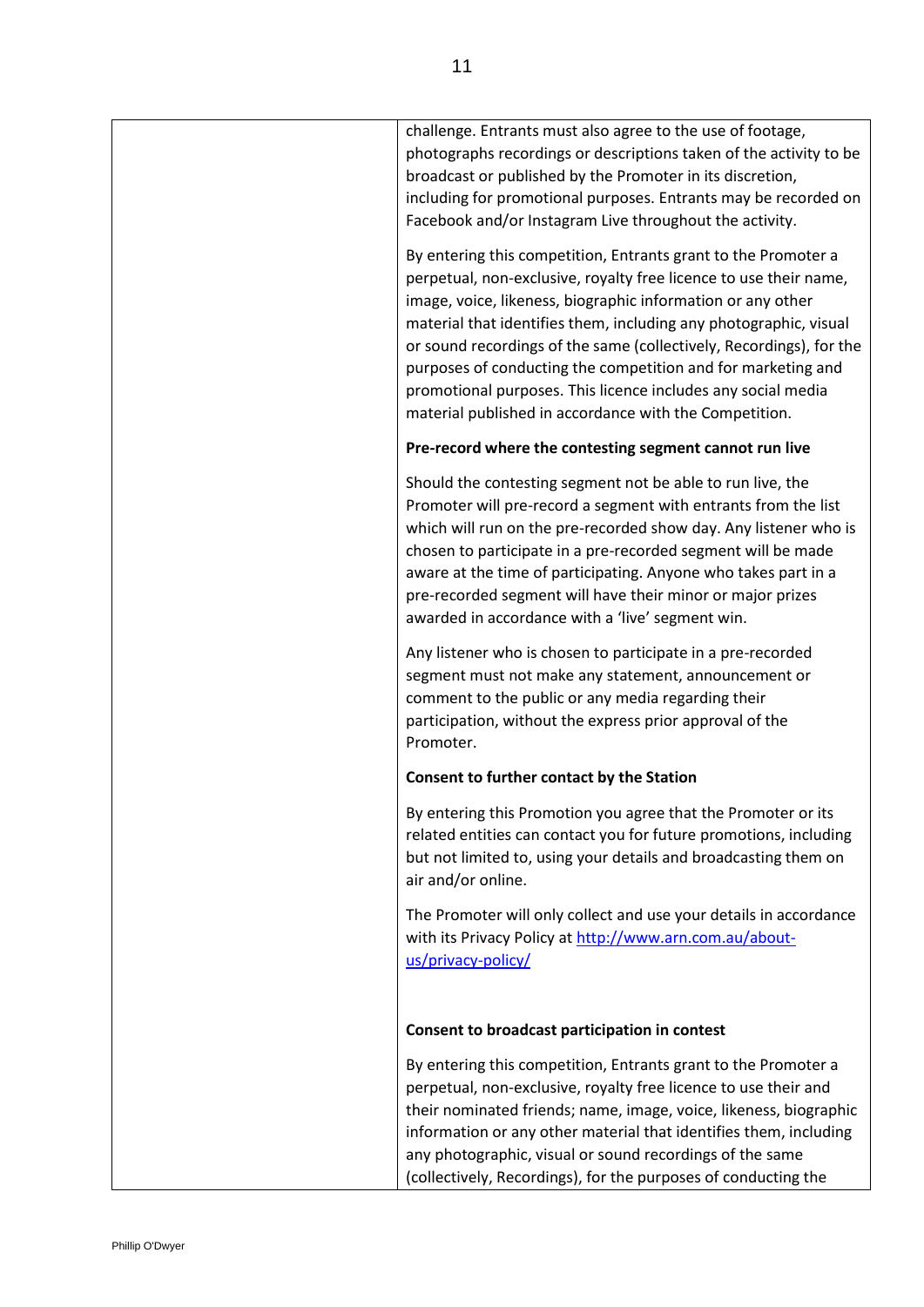| competition and for marketing and promotional purposes. This<br>licence includes any social media material published in<br>accordance with the Competition.                                                                                                                                                                                                                                                                                   |
|-----------------------------------------------------------------------------------------------------------------------------------------------------------------------------------------------------------------------------------------------------------------------------------------------------------------------------------------------------------------------------------------------------------------------------------------------|
| Indemnity                                                                                                                                                                                                                                                                                                                                                                                                                                     |
| Contestants indemnify the Promoter and its related entities<br>against any claim, action, proceeding, loss or expense arising out<br>of any liability for claims by a third party, or any claims they may<br>have, caused by or in connection with their participation in the<br>Competition or the acceptance of any prize. The Promoter has no<br>ongoing liability to the entrant or their nominated person, for any<br>reason whatsoever. |

**The Australian Radio Network General Terms and Conditions as published on the Station Website and available from the Stations reception on request subject to such variations may be provided for in this Schedule.**

#### **AUSTRALIAN RADIO NETWORK**

#### **General Terms and Conditions for Promotions & Competitions**

The following document covers all promotions and competitions run by this radio station both On-Air & Online. There are sometimes additional Terms and Conditions applicable to certain competitions, these competition specific Terms can be found in the link under the relevant competition section contained on this site.

## 1. **this document:**

1.1 The following General Terms & Conditions apply to all competitions, giveaways and promotions ("**Promotion/s**") run by this ("**Radio Station**").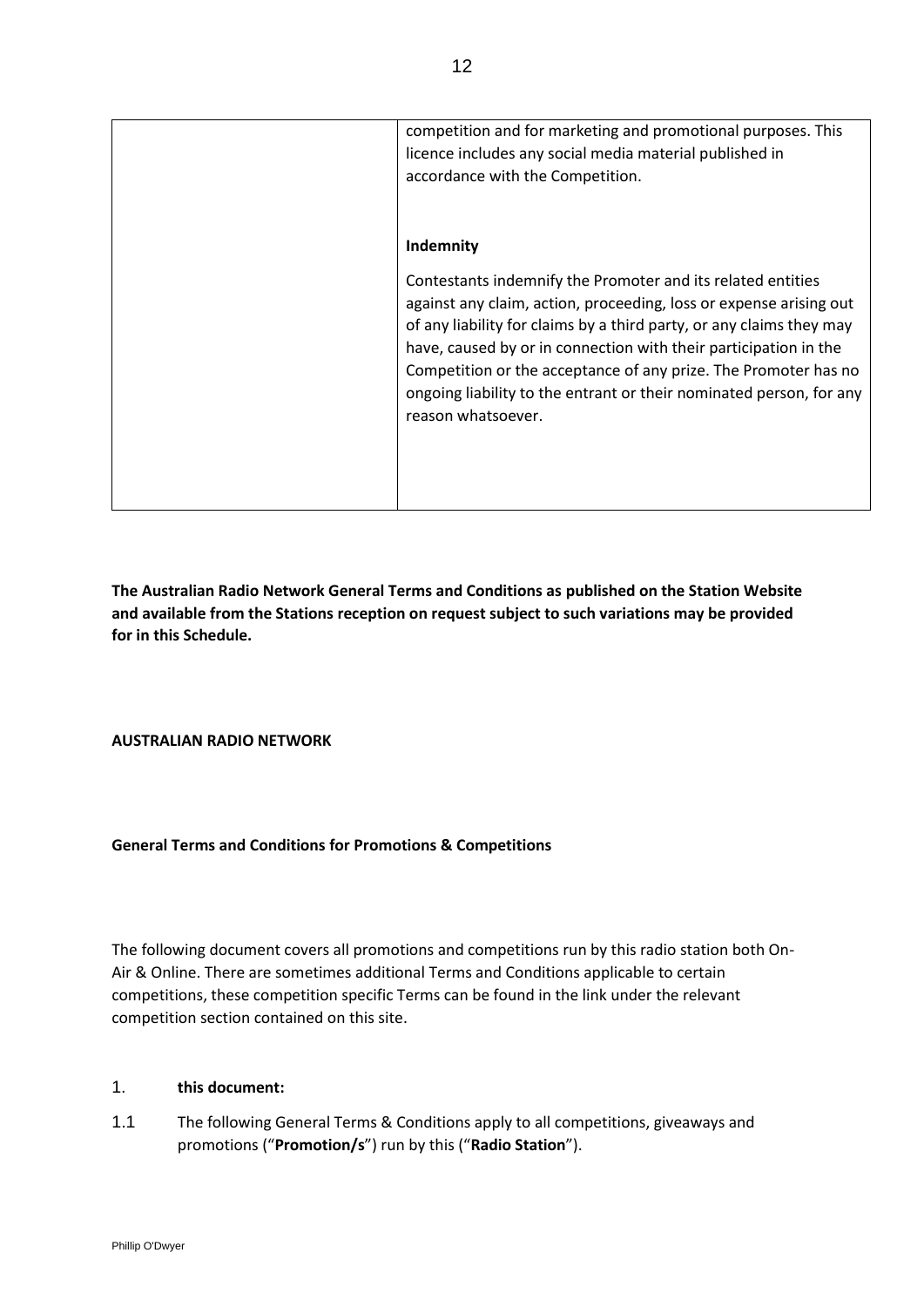- 1.2 In the event that a Competition Terms and Condition Schedule ("**Schedule**") has been published in respect of a Promotion then these General Terms and Conditions are subject to all terms and variations as are specified in the Schedule for the purposes of that Promotion.
- 1.3 The "**Promoter**" is the operating entity of the Radio Station unless otherwise specified in a Schedule for the Promotion.
- 1.4 These General Terms and Conditions and the terms and conditions of any applicable Schedule are collectively referred to as the "**Terms and Conditions**".

#### 2. **CONDITIONS OF ENTRY:**

2.1 By submitting an entry to a Promotion, the entrant acknowledges and agrees to be bound by the Terms and Conditions.

## 3. **WHO MAY ENTER PROMOTIONS:**

- 3.1 Promotions are open to permanent residents in the State or Territory in which details of the Promotion are broadcast by the Radio Station unless otherwise specified in the Terms and Conditions.
- 3.2 Some Promotions will only be open to persons who are 18 years of age or older at the time of lodging their entry.
- 3.3 The Promoter may specify health, fitness or other requirements for entry if a Promotion requires any form of participation on the part of the entrant or other persons. Such requirements will be determined by the Promoter at its discretion with regard to the health and safety of all participants.
- 3.4 The Promoter may at its discretion withdraw or exclude any person from the Promotion or participation in any prize based on that person's health or medical history.
- 3.5 Unless otherwise stated in a Schedule for a Promotion, each entrant may only enter a Promotion once.
- 3.6 Entries can only be made in an individual's own name and in their own capacity and no entry can be made for or on behalf of any other person, venture or organisation.
- 3.7 Promotions are not open to:
	- (a) employees of, or contractors to, the Promoter or any of its agencies involved with the Promotion;
	- (b) the spouse, de facto spouse, parent, natural or adopted child, or sibling (whether natural or adopted by a parent) of such employees and contractors (whether or not they live in the same household);
	- (c) any person who is discovered to have used or attempted to use any more than one name in order to qualify to win any Promotion run by the Promoter except in the case of a legal change of name;
	- (d) any person where that person or anyone from the same family or household has won a prize or prizes from the Promoter on the radio station or on any station owned or controlled by the Australian Radio Network valued either individually or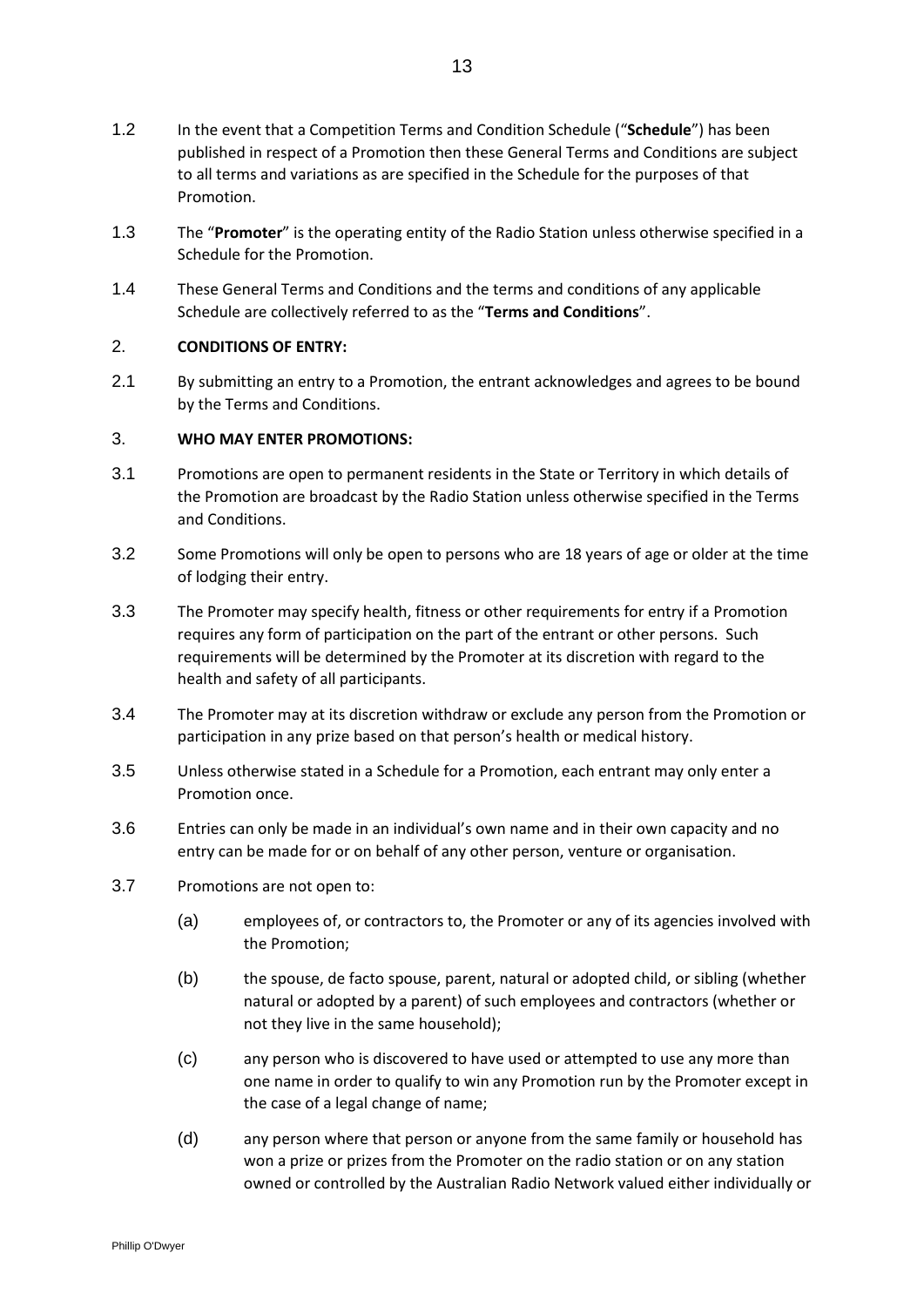collectively at more than **\$500 in the 30 days** prior to the commencement of the Promotion, or **\$20,000 in the 6 months** prior to the commencement of the Promotion.

- 3.8 Entrants must not have any prior criminal convictions, AVOs or Police records and the Promoter reserves the right to terminate their involvement with the Entrant if this subclause is found to be in breach at any time throughout the contesting period.
- 3.9 All contestants acknowledge and agree that the Promoter can rely on the Terms and Conditions and in particular, this Clause 3 even if the Promoter only learns of a person's ineligibility after the Promoter has or appears to have awarded the prize to the ineligible person. In those circumstances, the Promoter can require return of the prize or payment of its value to the Promoter.

#### 4. **ENTRY REQUIREMENTS:**

- 4.1 All entries must be lodged in accordance with the requirements of the Terms and Conditions for the specific Promotion.
- 4.2 The Promoter is entitled at its sole discretion to reject or disqualify any entry which it determines to be incomplete or ineligible or which in the sole opinion of the Promoter contains unlawful, defamatory, offensive or other material which if published or broadcast would place the business interests of the Promoter at risk or adversely effect the goodwill, name or reputation of the Promoter.
- 4.3 All entries in any form, whether written or delivered by email, telephone, SMS or otherwise are deemed received only upon actual receipt of a complete and eligible entry by the Promoter. In the case of online entries by way of website or other communication application, an entry will not be deemed received unless and until a complete and legible entry is received onto the Promoter database. The Promoter shall have no responsibility for the failure of any means of communication whether within the Promoter's control or otherwise.
- 4.4 Where entries are made by SMS, the maximum cost of each SMS is 55 cents (including GST). Participation will only be open to entries submitted from the Participant's own telephone and where such telephone allows caller ID, is SMS compatible and is connected via a service provider which allows the receipt of text and premier messaging.

#### 5. **PRIZES:**

- 5.1 All prizes will be awarded either:
	- (a) where a Schedule applies in respect of the Promotion, as provided for in that Schedule; or
	- (b) in other cases as is published by the Promoter in respect of the Promotion.
- 5.2 All prizes must be collected within 3 months of the date of notification of winners as provided for below. Subject to the regulatory requirements of the individual States or Territories, prizes not collected within 3 months will be forfeited and will be redistributed into the prize pool of the associated station and used for alternative contest giveaways. See clause 16 regarding Prize Claim and Delivery.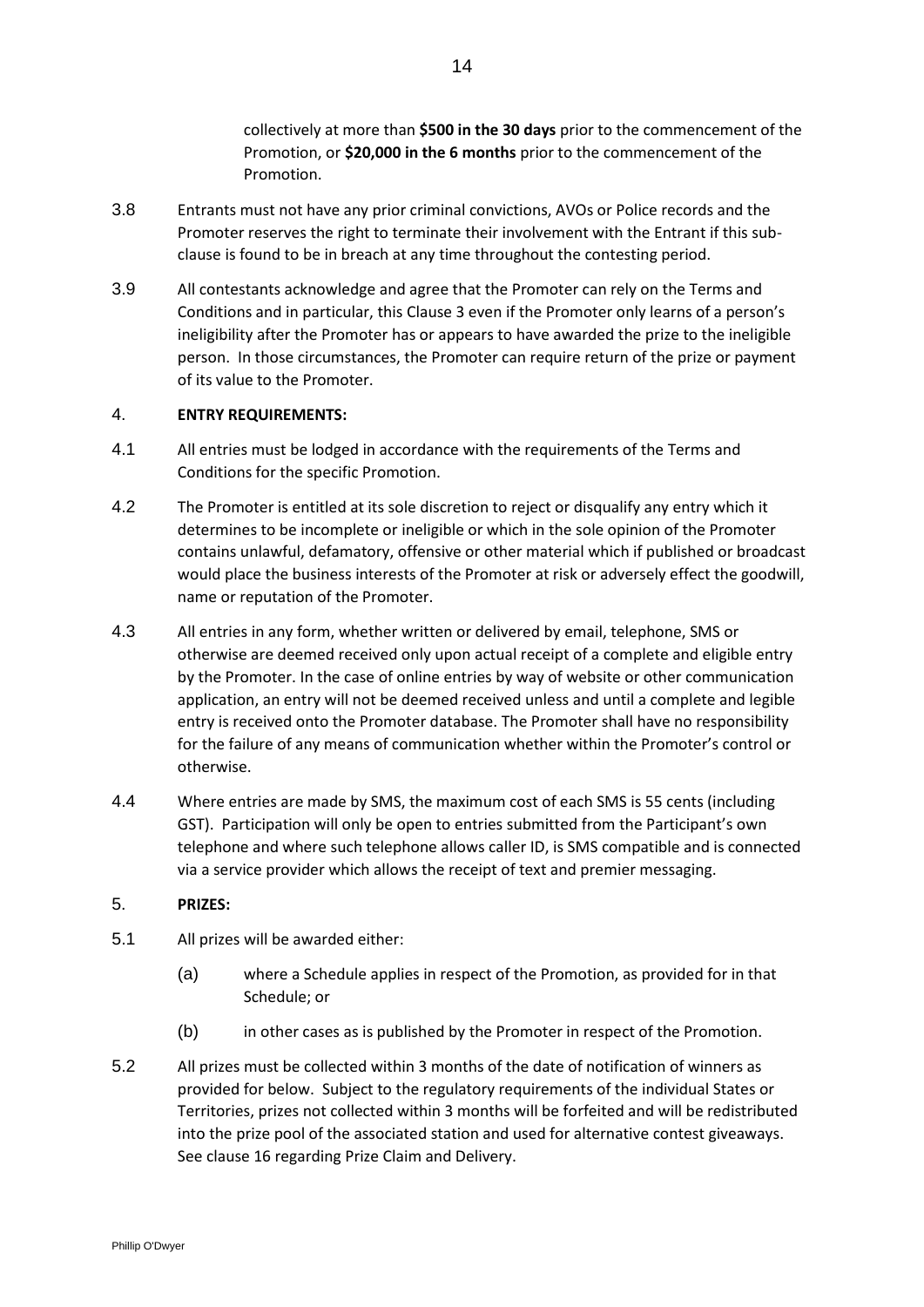- 5.3 All prize items are valued based on recommended retail pricing inclusive of GST and the Promoter takes no responsibility for any variation in item values.
- 5.4 Any taxes which may be payable as a consequence of a winner receiving the prize are the sole responsibility of that winner.
- 5.5 Prizes are non-transferable and may not be redeemed for cash.
- 5.6 All "cash" prizes will be paid to by bank transfer to the winner's nominated bank account. Payments will only be made to the account owned by the winner. Winner's must provide the correct details for their nominated bank account and they will not be compensated if incorrect details are provided resulting in cash prizes being paid to the wrong account. Alternatively, winners can request a cheque be drawn, payable to the winner only.
- 5.7 If the specified prize becomes unavailable due to general unforeseen circumstances, the Promoter may substitute a prize of like or equal value, subject to state regulations.
- 5.8 If the specified prize becomes unavailable due to acts of terrorism or acts of god (IE earthquake – or other natural disaster). The Promoter and its associated promotional partners will not be liable for replacement of any prize.
- 5.9 If a prize comprises tickets or attendance at any function or event, the Promoter accepts no responsibility or liability in respect of the function or event. Should the function or event be cancelled, postponed or otherwise varied, including but not limited to by the substitution of the promoted performers, then the Promoter has no responsibility to provide alternate or substitute tickets or to provide any cash equivalent in substitute for the tickets. The winner will in all respects be bound by and comply with the terms and conditions applicable to such event or performance including but not limited to the requirements for responsible service of alcohol and the right of the Promoter, the organiser of such a function or event or their respective contractors or representatives the right to refuse the winner and/or any guests of the winner entry or service.
- 5.10 Where a prize includes backstage or other opportunities to meet performers or celebrities, all such opportunities are at the discretion of the relevant artist or celebrity and their management and the Promoter will not be responsible or liable in the event that such meet and greet opportunities do not take place and no replacement tickets, cash substitute or other compensation will be payable in any form by the Promoter in these circumstances.
- 5.11 If a prize includes attending an event where alcohol is served, then a winner and any accompanying guests must be 18 years of age or over and must carry with them at all times during such event valid photographic identification and must provide such proof of age for inspection on request.
- 5.12 If a prize comprises vouchers, then all vouchers will be subject to the terms and conditions of the provider of the vouchers and the expiry date specified by the provider of the voucher.
- 5.13 Unless otherwise specified, the class of travel for a travel prize incorporating an airfare is economy class.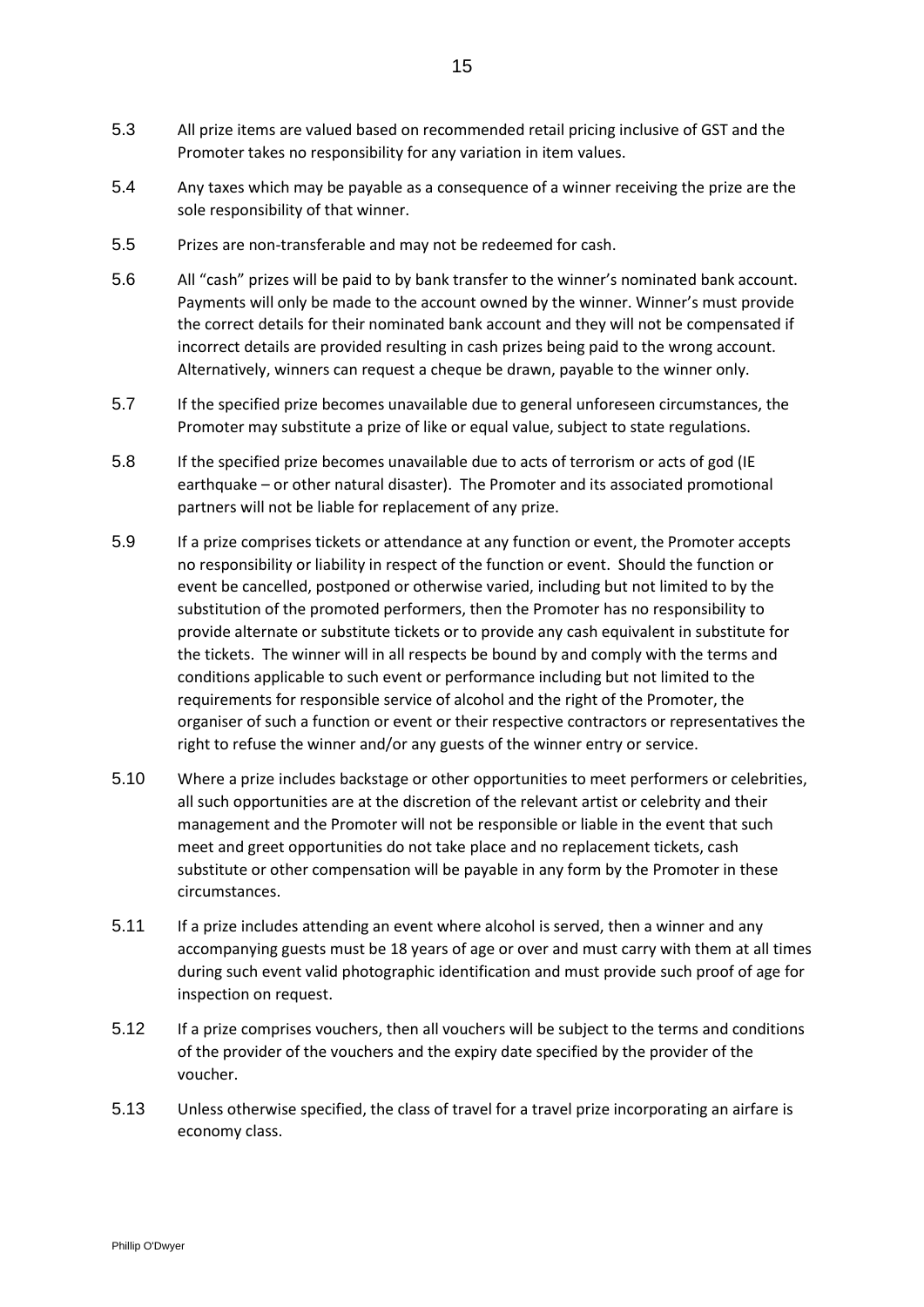- 5.14 Any prize comprising accommodation will be for accommodation costs only and does not include additional charges (such as mini bar, in-room entertainment, dry cleaning, room service or other additional charges) unless additional room service or other related charges are expressly stated to be included in the Schedule for the Promotion.
- 5.15 All prizes awarded are for the benefit of the entrant only unless otherwise specified in a Schedule for the Promotion and are non-transferable. Prizes must be used within the applicable time frames and dates specified for the purposes of the Promotion and may be subject to availability and school holiday or peak season exclusions.
- 5.16 Where a prizes includes travel, it is the responsibility of the winner to take out appropriate travel and related insurance at their own cost.
- 5.17 If a prize includes overseas travel then unless otherwise specified in a Schedule for the Promotion, the prize will exclude applicable Government taxes and charges. It is the responsibility of the entrant to ensure they and any accompanying persons hold valid passports and comply with all legal and regulatory requirements for the travel component of any prize. All travel is at the entrant's own risk and the Promoter accepts no liability or responsibility whatsoever in respect of loss or injury caused during such travel. Failure for any reason to utilise a prize comprising travel within the specified dates will result in the forfeiture of the prize.
- 5.18 The Promoter may at its absolute discretion withdraw or exclude any person from the Promotion or participation in any prize if that person at any time behaves in a manner which in the opinion of the Promoter or the staff contractors or representatives of the operator of any event comprising a prize in a Promotion is inappropriate or offensive or is or could be considered antisocial, dangerous or threatening or which may cause injury to themselves or any other person.
- 5.19 The decision of the Promoter will be final in determining the winner of each Promotion. This will include but not be limited to adjudicating on whether answers to quizzes are correct or otherwise and in the event of a tie or draw in a Promotion determining at its discretion which entrant shall be declared the winner.
- 5.20 If the Promoter becomes aware at any time, including after a winner has been announced, that an entrant has not complied with these Terms and Conditions or other terms and conditions of the Promotion, the entrant will have no entitlement to any prize and, as required by the Promoter, must return or repay the full value of any prize received.

#### 6. **PARTICIPATION IN ACTIVITIES AND PRIZES AND INDEMNITY:**

- <span id="page-15-0"></span>6.1 Any entrant or winner participating in any activity for the purposes of the Promotion or in respect of any prize agrees to fully release and indemnify to the maximum extent permissible by law, the Promoter and Australian Radio Network and their respective contractors, employees, directors and officers in respect of any claim for accident, injury, property damage, financial lossor loss of life in connection with the entrant or winner's participation in the Promotion or prize.
- 6.2 The indemnity granted by each entrant and winner to the Promoter and Australian Radio Network and their respective contractors, employees, directors and officers pursuant to Clause 6.1 includes in respect of any cost, loss, expense, damage or liability whether direct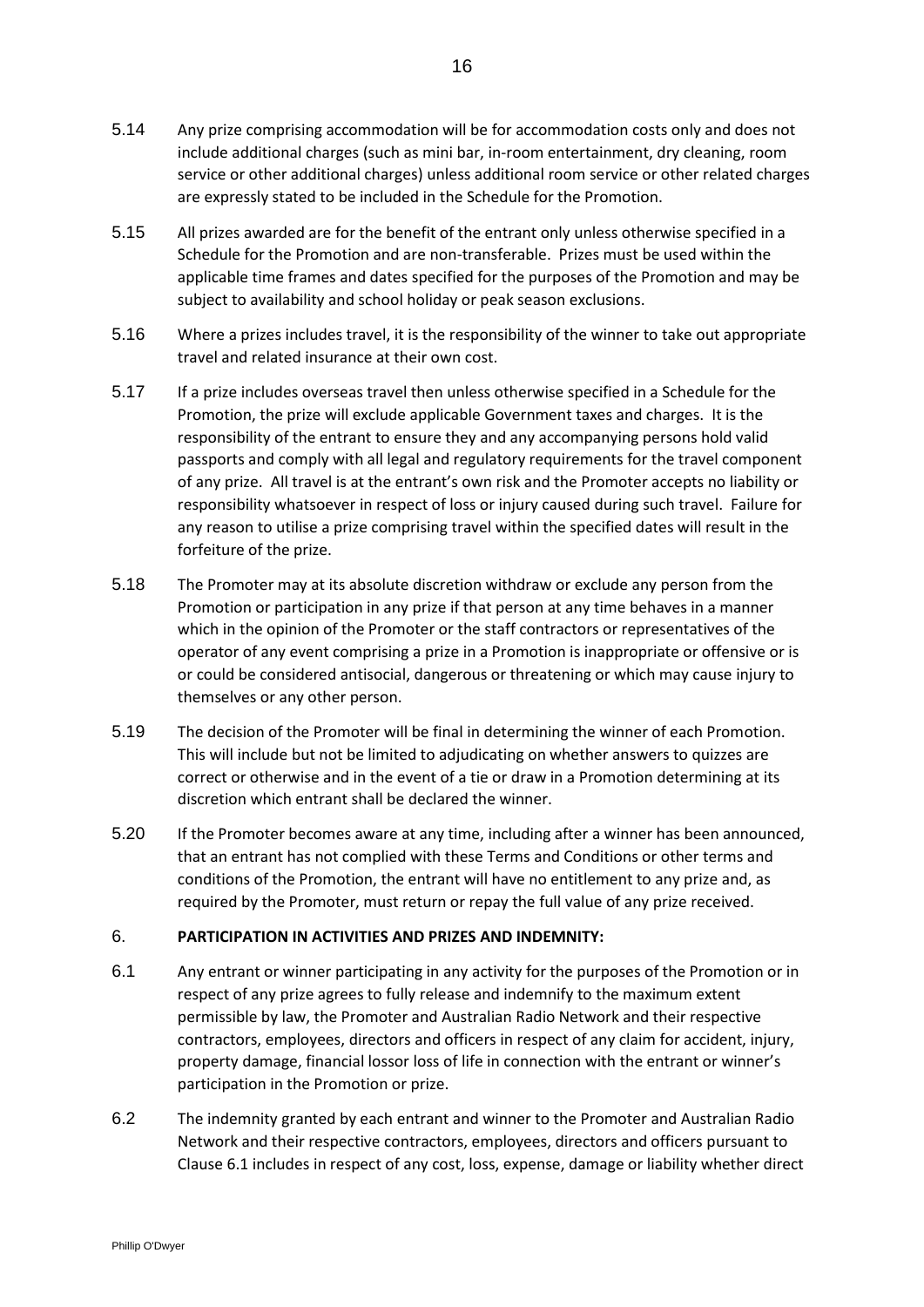or indirect or consequential, (present or future), and any fine or penalty incurred by the entrant or winner.

- 6.3 In respect of any prize comprising travel or any other activity, the winner expressly acknowledges that undertaking such travel or activity is at the winners own risk and sole discretion and that the winner will make their own assessment of the risks and of their own suitability to participate in or to undertake such activity or travel.
- 6.4 Each entrant and winner may at the discretion of the Promoter be required to execute a Deed of Indemnity & Release prior to their participation in a Promotion or prize in a form determined by the Promoter. The Promoter may deem an entrant ineligible to participate in a Promotion or ineligible to win a prize if they fail to provide such release or indemnity on request.
- 6.5 Unless otherwise specified in the applicable competition Schedule, winners may substitute a proxy to take part on their behalf – full details of proxy will need to be provided to the promoter prior to activity commencement. Such proxy to provide a release and indemnity in accordance with clause [6.1](#page-15-0) and otherwise to be bound by the Terms and Conditions of the Promotion.
- 6.6 Where an entrant or winner is under the age of 18, their parent or guardian will be required to sign the necessary indemnity and consent forms in order for the entrant to participate in the Promotion or prize.

#### 7. **PRIZE COLLECTION:**

- 7.1 Prizes must be claimed in person unless the winner is advised otherwise by the Promoter. The winner will be required to provide photographic identification for the purposes of collecting the prize. The collection of prizes is the sole responsibility of the winner.
- 7.2 For cash prizes, photographic identification must be provided in person at least 5 business days in advance of the intended pick up date to enable cheques to be drawn. Photographic identification will also be required when collecting the prize.
- 7.3 Lost cheques will only be reissued within 6 months of their original issue date and only once.
- 7.4 A copy of the Terms and Conditions and/or a signed receipt and acknowledgement must be signed and endorsed by any winner to indicate his/her understanding and acceptance of these terms.
- 7.5 Prizes will only be awarded following winner validation and verification. The determination of the Promoter or such judges as are nominated by the Promoter are final and no correspondence will be entered into.
- 7.6 If a prize is mailed to an entrant by the Promoter the Promoter shall not be responsible for any replacement or compensation if the prize is lost or is delayed so that for example tickets arrive after their scheduled event. It is at the sole discretion of the Promoter whether or not to mail any prize.

#### 8. **PUBLICITY:**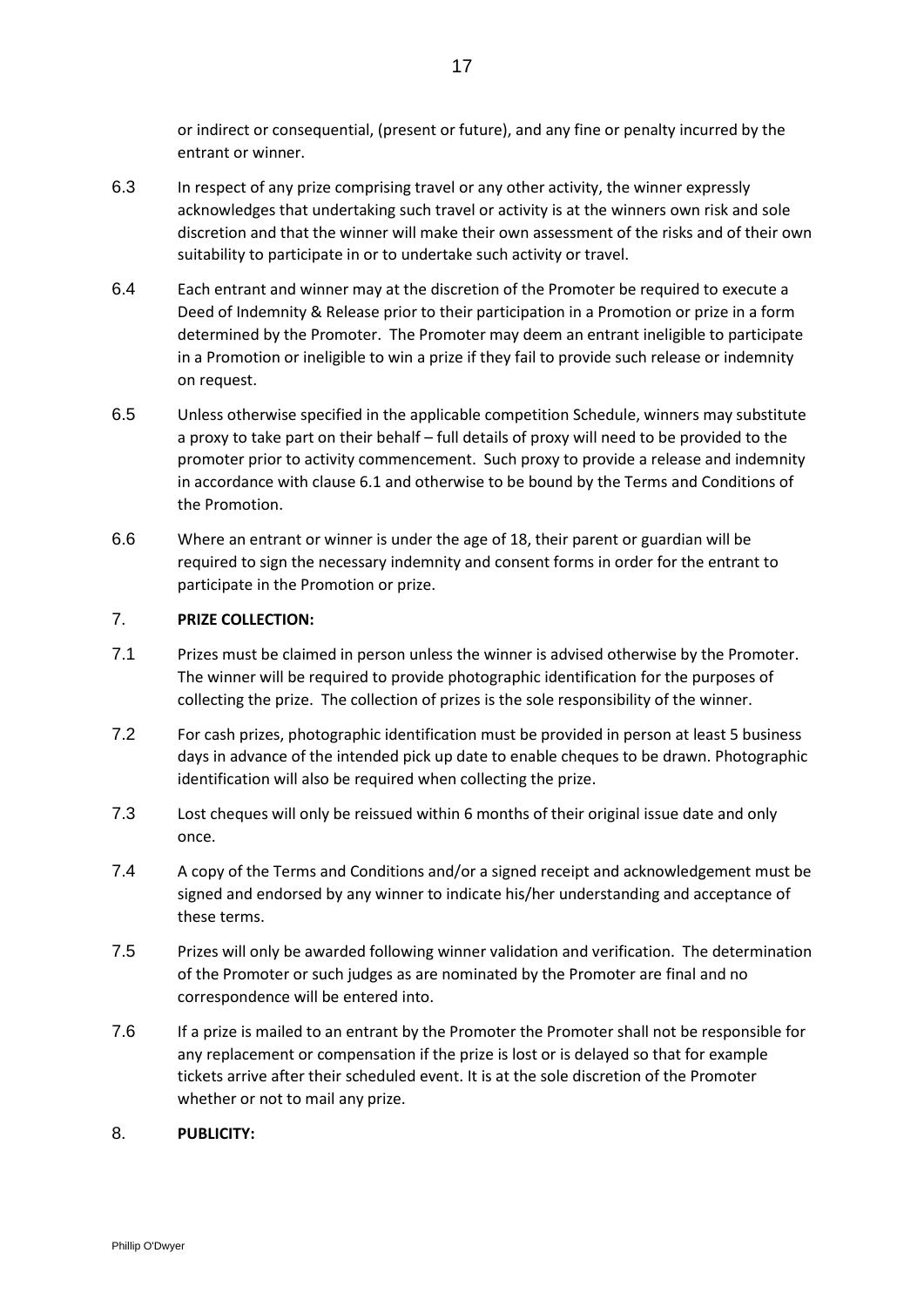- 8.1 Each entrant consents to the content of their entry and any telephone entries or other call with the Promoter being recorded, broadcast and published online by the Promoter without payment.
- 8.2 If an entrant submits a photograph as part of a Promotion the entrant consents and hereby grants to the Promoter all rights necessary for the Promoter to edit and publish on its website the photograph at the Promoter's discretion and for other publicity purposes associated with the promotion of the Radio Station. The entrant warrants to the Promoter that all parties shown in the photograph have provided their consent for the purposes of the Promotion and that the photograph is in fact a photograph of the entrant where this is a requirement of the Promotion.
- 8.3 Acceptance of a prize constitutes permission for the Promoter to use winner's name, suburb of residence, recording of winner's voice, photos and likeness and filming for advertising and promotional purposes by the Promoter for broadcast by radio and for use on line without compensation, unless otherwise prohibited by law. The winners name will NOT be used or listed in any other form of media without the explicit and written permission of the winner.

#### 9. **EXCLUSION OF LIABILITY:**

- 9.1 The Promoter takes no responsibility for the loss of prizes due to incorrect or imprecise delivery details provided by an entrant.
- 9.2 The Promoter makes no representations or warranties as to the quality, suitability or merchantability of any goods or services offered as prizes.
- 9.3 To the extent permitted by law, the Promoter is not liable for any loss suffered or sustained to personal property and including, but not limited to consequential (including economic) loss by reason of any act or omission, deliberate or negligent, by the Promoter, or its servants or agents, in connection with the arrangement for supply, or the supply, of any goods or services by any person to the prize winner(s) and, where applicable, to any persons accompanying the winners.
- 9.4 A winner (or his or her guests, parent or guardian as appropriate) may be required to sign and return any liability release provided by the Promoter and/or its contractors as a condition of the prize being awarded. Failure to return the signed releases and indemnities will result in the entitlement to the prize being forfeited and the selection of another winner.

#### 10. **OWNERSHIP OF ENTRIES:**

10.1 All entries (whether in written, audio or visual form, or a combination of those) become and remain the property of the Promoter (subject to the limits contained in the Privacy Statement).

## 11. **DISQUALIFICATION:**

11.1 The Promoter is not responsible for lost, interrupted communications or unavailable network server or other connections, failed telephone, mid-delivery or computer transmissions or other errors of any kind, whether human, mechanical or electronic. For the avoidance of doubt, the Promoter is not responsible for technical delays associated